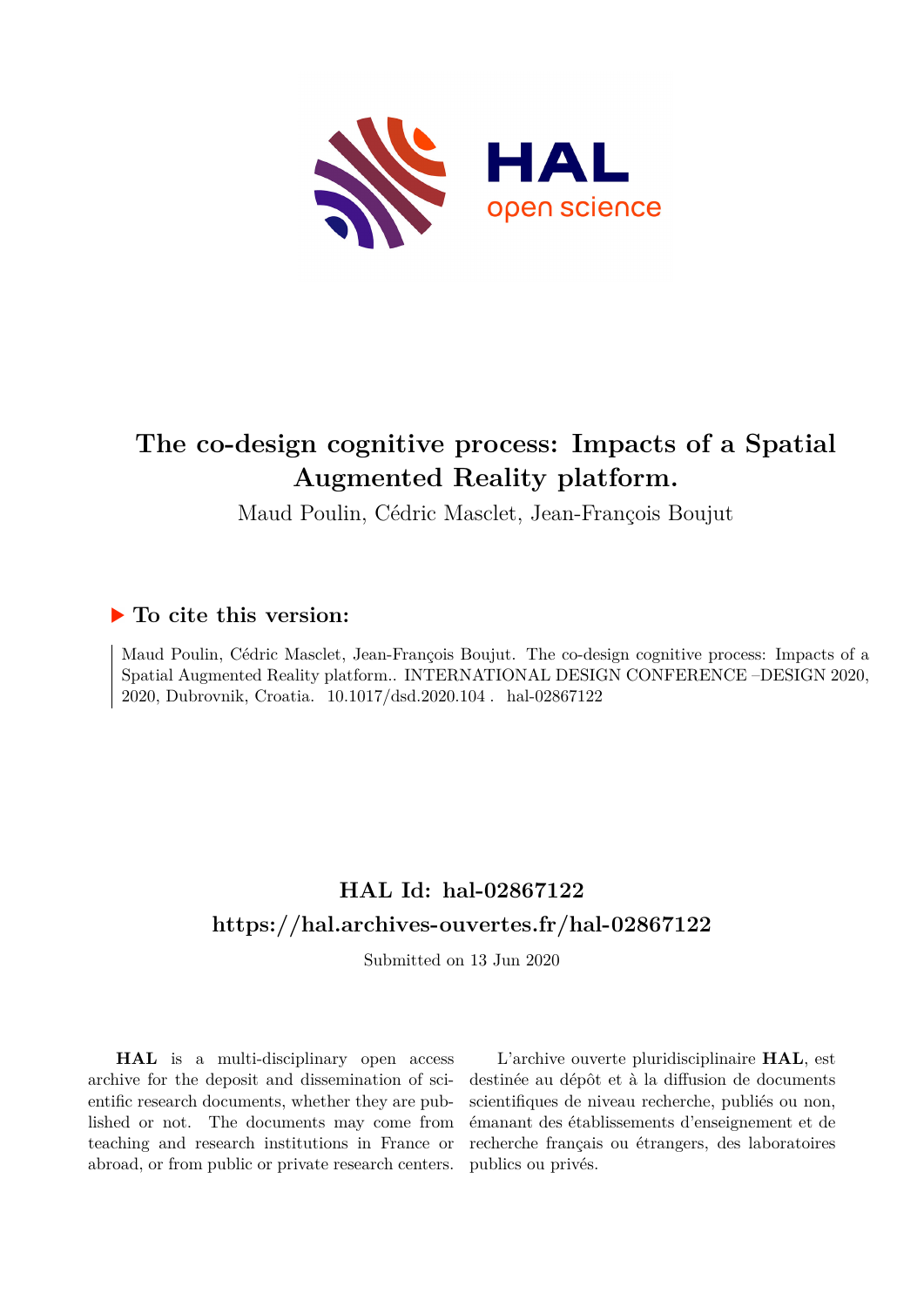

## <span id="page-1-0"></span>**THE CO-DESIGN COGNITIVE PROCESS: IMPACTS OF A SPATIAL AUGMENTED REALITY PLATFORM**

M. Poulin  $\mathbb{Z}$ , C. Masclet and J.-F. Boujut

Grenoble INP, France maud.poulin@grenoble-inp.fr

#### **Abstract**

The study of design cognitive activity began in the 70s under the influence of psychology and ergonomics. Since then, the design process has undergone many changes with the advent of technology. This paper will notably present you to one of them: the Spatial Augmented Reality (SAR). The study conducted with this technology will focus on multimodal analysis in co-design meetings were we have compared two co-design sessions. We notice that the design activity is unchanged by the introduction of such a technology but could encourage interactions from clients who are usually less invested.

*Keywords: co-design, spatial augmented reality, design activities, design cognition*

## **1. Introduction**

The study of design activity emerged in the disciplinary fields of cognitive psychology and ergonomics with the works of [Reitman \(1964\)](#page-10-0) and [Eastman \(1969\),](#page-9-0) whose framework was derived from the problem solving approach. The study of these activities addressed very varied fields such as architecture, innovation of industrial products and a more artistic side of the design. Due to the multiplicity of applications of the design and its complexity, researchers rapidly noticed that the classical problem solving approach was not sufficient to understand the design activity in its complexity (especially the creative side), precursors of the 70s have tried to define the notion of "ill defined" design problems [\(Newell and Simon, 1972;](#page-10-1) [Greeno,](#page-10-2)  [1978;](#page-10-2) [Cross, 1986;](#page-9-1) [Goel and Pirolli, 1992\)](#page-10-3):

- The problems are *wide and complex*. As a result, the problems are interrelated with many other variables that are difficult to split.
- Therefore, the resolution of these problems requires the pooling of multiple skills requiring the development of collaborations in a group.
- A lot of freedom remains in the start of the design process.
- Multiple solutions to a problem are acceptable: there is not one single "good" solution.
- The steps of problem analysis and problem solving are nested. Thus, the formalized problem does not fully exist prior to the solution, both are interacting.
- The design task is not predefined. It is necessary to combine, reinvent strategies to develop a solution while relying on similar projects and already existing prototypes.
- The evaluation of the solutions is difficult because of the lack of realism of the graphic representations and / or models, and because of criteria that not clearly defined and sometimes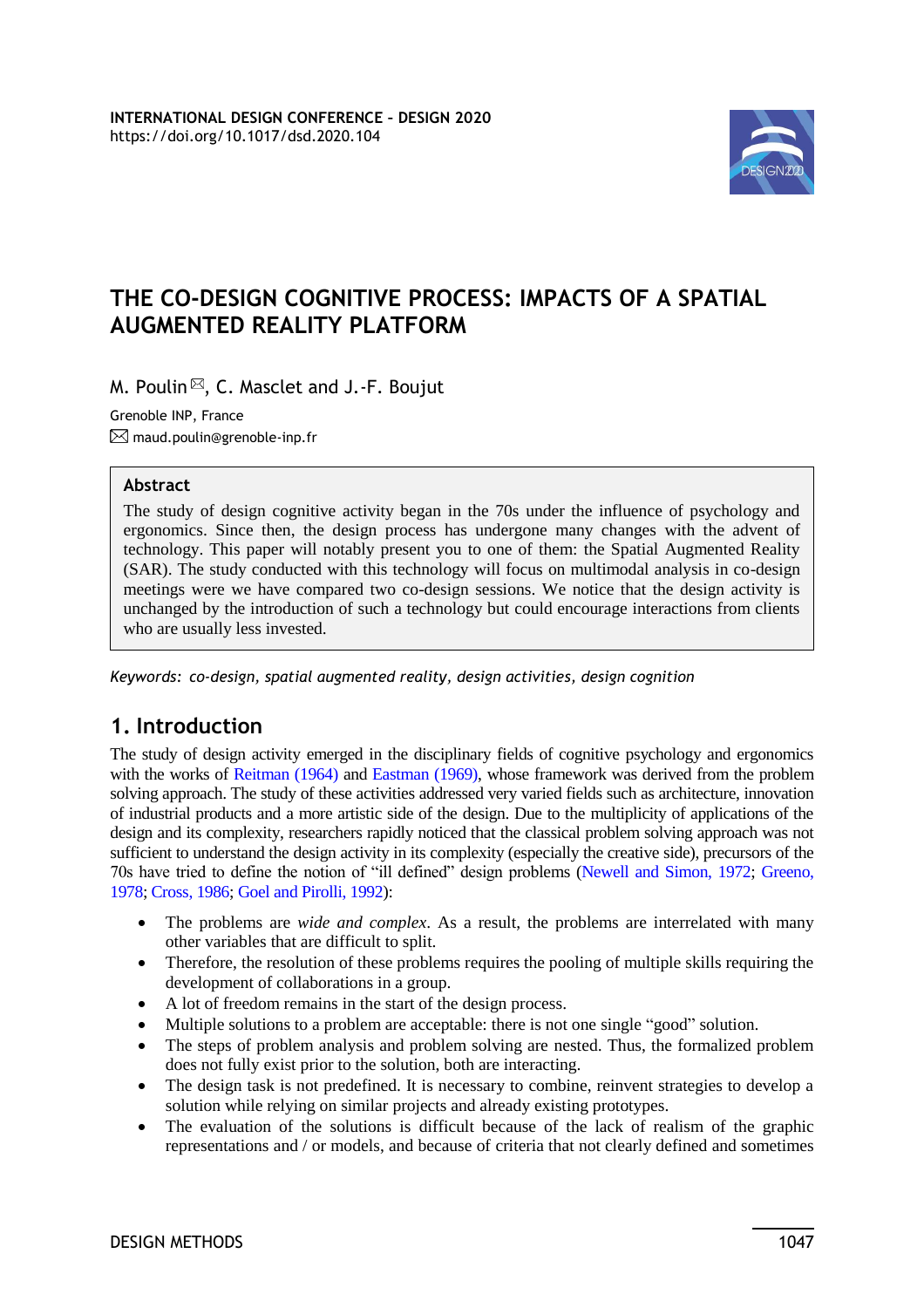contradictory. It may be expensive to question the final solutions, which is why we often consider them satisfactory and not optimal.

To overcome the complexity of the design process, traditional design tools such as drawings and sketching have been replaced by technologies to foster the emergence of ideas, support the decisionmaking, help the outsourcing of mental representations and, in our case, for example to improve the involvement of clients in design sessions. Therefore, the objective of our study is to analyse the potential impacts of such a technology on the designer and client's cognitive functions.

As a first step, we will explore the literature in terms of model and method for the analysis of the cognitive process of designers. Then, the section 2 explore the works done around the analysis of gesture in interactions and highlight their importance in the expression of internal representations. We will conclude the state of the art by a brief synthesis of the design assistance systems. The presentation of our methodology will stand in Section 3 before presenting our preliminary results from the observation and analysis of two co-design sessions, one in traditional conditions, the other one using the SAR (Spatial Augmented Reality) technology.

## **2. State of the art: The co-design activity**

Collaborative design activities has mainly been studied through the analysis of verbal interactions and gestural interactions.

In our state of the art, we will explore the literature on different models of design activity and then the literature focussing on gestures. We will conclude this part exploring the different existing design assistance tools.

#### **2.1. Overview of cognitive design activities**

The outcome of empirical - based design research results in cognitive or organisational - models of designing. In order to come up with such proposals for cognitive models, researchers use different empirical methods, the most famous and widely used is protocol analysis. This method is used to characterize design activity by asking designers to solve a design problem where verbal interactions are recorded and transcribed [\(Ericson and Simon, 1980\)](#page-9-2). Then, according to the coding scheme established for such an experimental case study, the classification results in the extraction of relevant conclusions.

The think aloud method is employed to collect the designers' thoughts during a specific design task. A significant protocol study is reported by [Gero and Malher \(1997\).](#page-9-3) The aim of this method is to evaluate the time spent on proposing solutions or on reasoning about the function and the behaviour of the design solutions. Think aloud was used to ease the analysis process of the cognitive activities as the designers are asked to verbally express what they are doing. This approach applies well to single design tasks but is not suitable for studying collaborative design.

[Lhote et al. \(1998\),](#page-10-4) as far as they are concerned, proposed a cognitive design model from the cybernetic point of view. They consider all mental activity as a system where cognitive functions and closely related to another function. The model shows that the iterative behaviour of the designers is combined with the generation of solutions and projection of these solutions to simulate all the possible consequences and compare them to the design specifications [\(Huysentruyt et al., 2012\)](#page-10-5).

Despite the multitude approaches and methods used by the researchers to study the cognitive design activity, they converge toward the same type of activities:

- the generation activity: elaboration of a new idea, refinement of this idea or proposition of an alternative idea.
- the evaluation activity: evaluation on the basis of predefined criteria.
- The cognitive synchronization: clarification of the subject by the construction of a common reference system.

As considered by [Visser \(1992\),](#page-1-0) the design task execution activities such as those mentioned above are mixed with management activities: the process-related activities [\(Stempfke and Badke-Schaub, 2002\)](#page-10-6):

- project management activities
- meeting management activities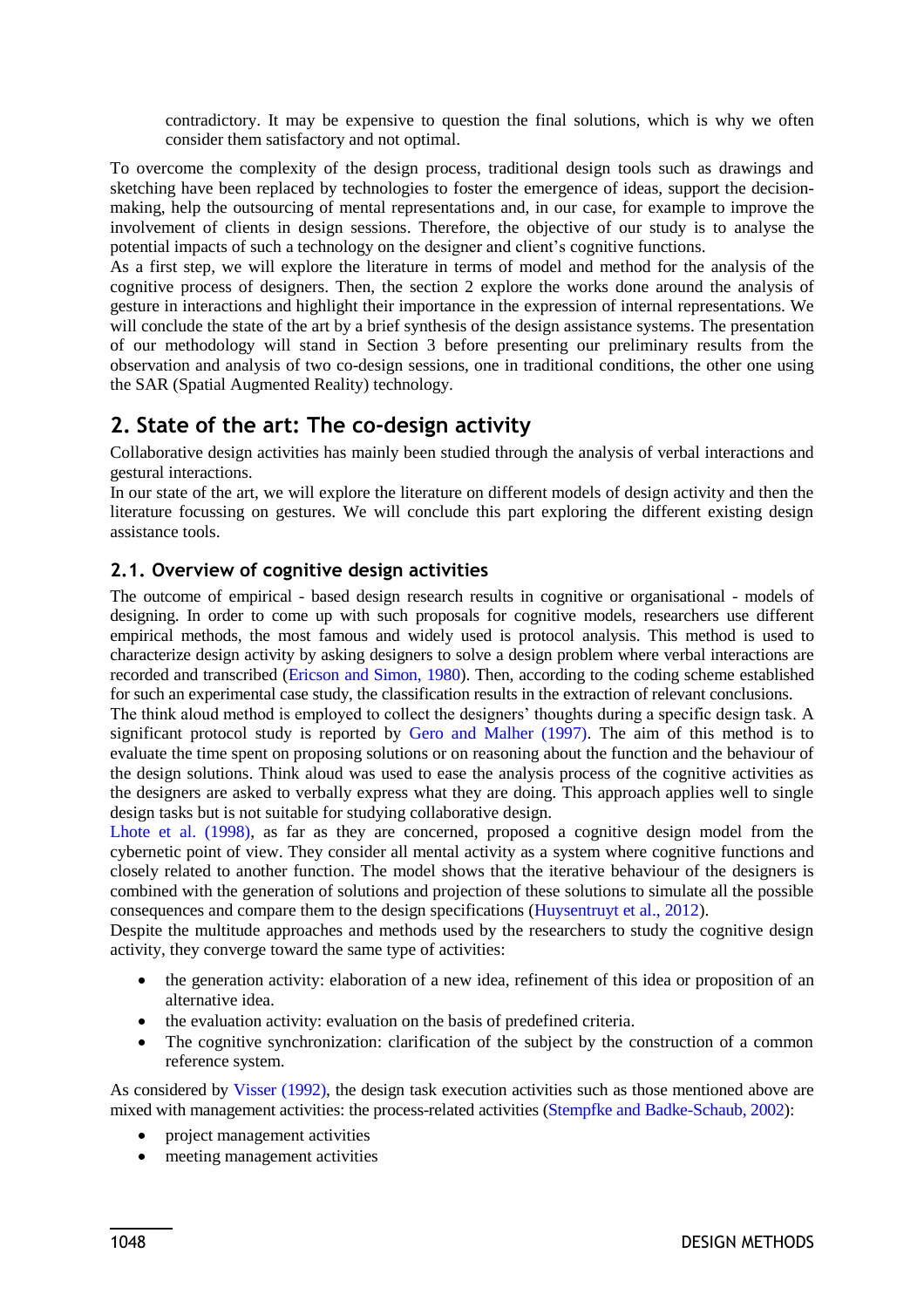In this paper, we rely on an adapted version of the COMET method. This method is part of the family of protocol analysis methods. It has been designed by researchers from cognitive sciences working in the fiel of design sutides [\(Darses et al., 2001\)](#page-9-4) and we considered it as a reliable and relevant basis for our analysis framework.The main purpose of COMET is to allow the analysis of the activities implemented by designers during design meetings. This method is based on two steps: 1) dividing speech turns into units, 2) codes these units by type of action (i.e. generation (GEN), evaluation (EVAL), interpretation (INT) and information (INFO)). These actions are associated with the object of the conversation and a distinction is made between the assertion and question.

This method is quite relevant for our case study because it allows to analyze group cognitive design activities in which we are comparing to other method able to relate the cognitive activities only in an individual configuration. We will use this work to create our own coding scheme for verbal interactions between designers and clients but focused on Actions and not on the type of utterance nor the arguments employed.

#### **2.2. Overview of gestures in design sessions**

Gestural interactions have also been studied in the field of design. Indeed, gestures play a role in communication through the externalizing the stakeholders' thought through the body. The forerunner of gesture studies, [McNeill \(1992\),](#page-10-7) has suggested that some dimensions of thought are embodied in the gestures. He also identified four categories of gestures that have been taken over and improved in other design researches: iconic, metaphoric, deictic and beat gestures. After him, other gestures' classifications were realized which we could list some of them:

| <b>McNeill</b><br>(1992)                       | Bekker et al.<br>(1995)              | Streeck $(2008)$                                                                                                      | Visser $(2009)$                                                                | Eris et al.<br>(2014)                                                                 | Kong et al.<br>(2015)                                                                   |
|------------------------------------------------|--------------------------------------|-----------------------------------------------------------------------------------------------------------------------|--------------------------------------------------------------------------------|---------------------------------------------------------------------------------------|-----------------------------------------------------------------------------------------|
| Iconic<br>Metaphoric<br>Deictic<br><b>Beat</b> | Kinetic<br>Spatial<br>Point<br>Other | Modelling<br>Bounding<br>Drawing<br>Handling<br>Making<br>Scaping<br>Marking<br>Self-marking<br>Model-world<br>making | Representation<br>Organization<br>Focalization<br>Modulation<br>Disambiguation | At sketch<br>content<br>To enact<br>scenario<br>At external<br>content<br><b>Beat</b> | <b>Iconic</b><br>Metaphoric<br>Deictic<br>Emblem<br><b>Beat</b><br>Non-<br>identifiable |

|  |  | Table 1. Synthesis of gesture classifications |
|--|--|-----------------------------------------------|
|  |  |                                               |

Several studies on design meetings in the field of architecture and mechanics have analyzed the role of gestures in design. Some studies that focus on individual design (Gero and [McNeill, 1998\)](#page-10-10) have described graphical actions. Others, dealing with collaborative design, have analyzed the function of graphic actions and gestures in distant-mediated or face-to-face co-design [\(Tang, 1991\)](#page-10-11). However, to our knowledge, we have only one study on the intersection of verbal and gestural interactions [\(Détienne et al., 2006\)](#page-9-7). The latter was using a description language by transcription of the actions. We will use this approach of the interpretation of the verbal exchanges as an inspiration to develop our own gestures' coding scheme.

#### **2.3. Overview of design assistance systems**

The traditional design tools such as drawing and sketching (Standard) have made way for CAD (Computer Aided Drafting / Design) tools that are used today in every industry. These tools changed the overall design process and the activities of the designers [\(Darses et al., 2001\)](#page-9-4).

The development of design assistance tools has actually been developed to assist in some of the designer's creative activities. The TRENDS system [\(Bouchard et al., 2008\)](#page-9-8), for example, is an analog search software that works on the basis of the needs targeted by the users, helping the emergence of creative ideas.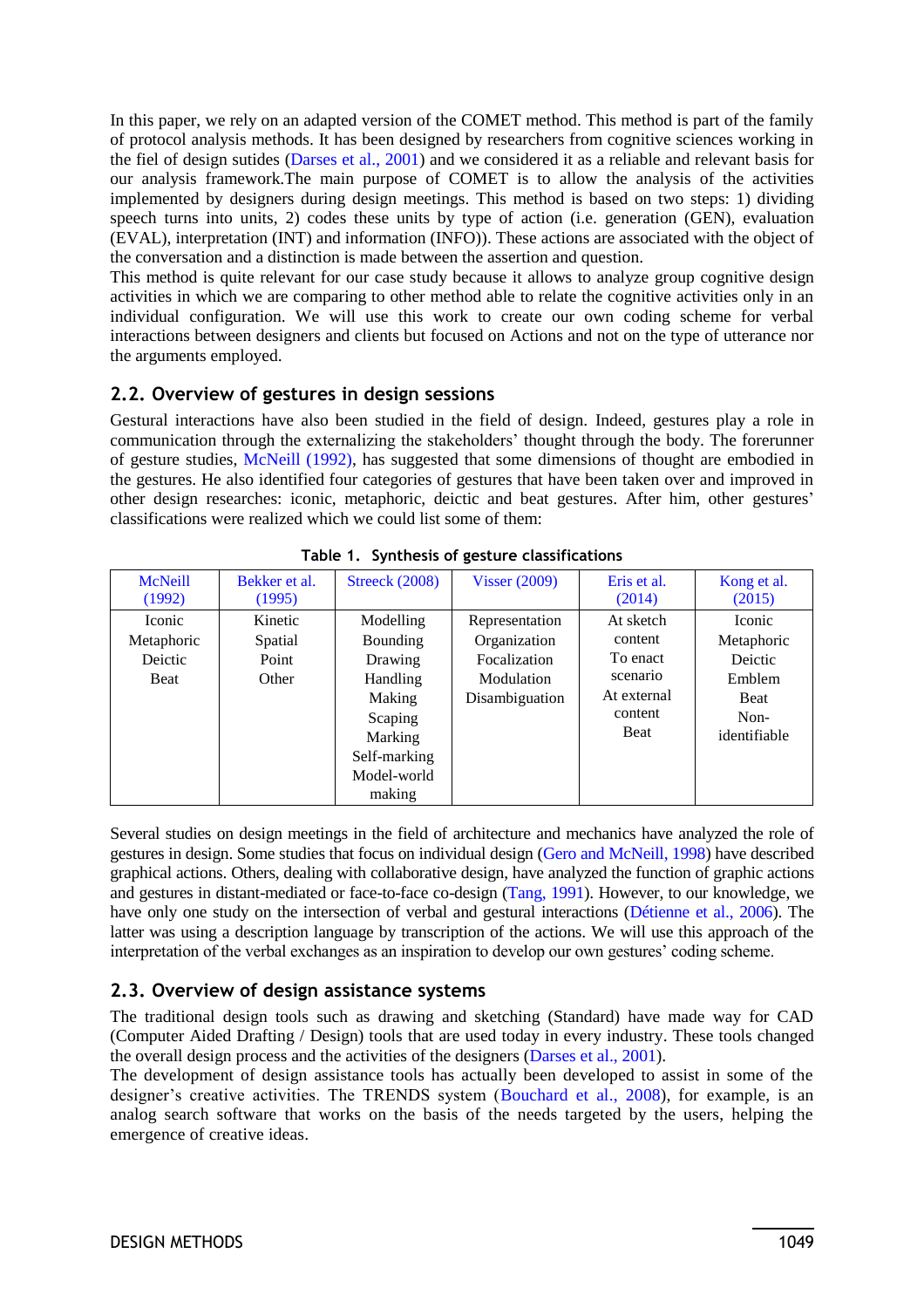The T'nD - Touch and Design - design assistance system, for its part, has been designed to externalize ideas and thus improve the transition from an internal representation to a common external representation.

Since decision-making is an important moment in co-design meetings, a software dedicated to this activity has been created [\(Lockner and Bonnardel, 2014\)](#page-10-12). Using an algorithm, SKIPPI generates ideas and simulates the adequacy of the solution with the expectations of the specifications.

In this context of willingness to assist designers in their activities, Spatial Augmented Reality (SAR) can plays its role, today, in assisting co-design sessions. Indeed, this technology is using projection mapping of a virtual image on a tangible object [\(Raskar et al., 1998\)](#page-10-13) and makes it possible to apply modifications in real time on the product model and to share an internal representation quasi instantaneously by displaying the modification onto the artefact.

However, to our knowledge, the SAR technology has been used for design purposes only within the SPARK H2020 Project [\(http://spark-project.net/\)](http://spark-project.net/). The contribution of such technology to the design activity is still to be developed. Therefore, in this study, we will focus on the contributions and impacts of SAR on the multimodal co-design activity, through gesture and speech analysis.

## **3. Research question and hypothesis**

Along the integration process of technologies in the design activity, the expert designers have adapted their activities with the use of the digital tools. If they were initially reluctant to use CAD software in the early times, they now use these tools on an everyday basis for modelling products. This has drastically changed the organization of the design process but did it fundamentally changed the cocognitive design activities themselves ? We would like to formulate this question as an hypothesis.

Then, the research question addressed in this paper can be expressed as follows: "Does the use of a Spatial Augmented Reality system modifies the co-design cognitive activity?"

We formulate three hypotheses in connection with our research question:

- H1: The interaction rate of clients and designers is different between SAR condition and standard condition.
- H2: The rate of gestures used by the client and designers are equivalent in the SAR and Standard conditions.
- H3: The rate of co-design cognitive activities of clients and the designers do not significantly vary in the SAR and Standard conditions.

In the next section, we will present the methodology used to generate the required data in order to analyze the whole co-design process from a multimodal point of view.

## **4. Methodology**

Two observations of co-design sessions were conducted involving a design agency. One was in standard condition (without specific technology) and the other one was in Spatial Augmented Reality (SAR) condition. We can see an illustration of the design environment configurations on Figure 1.



**Figure 1. Settings of the Standard (left) and SAR co-design session (right)**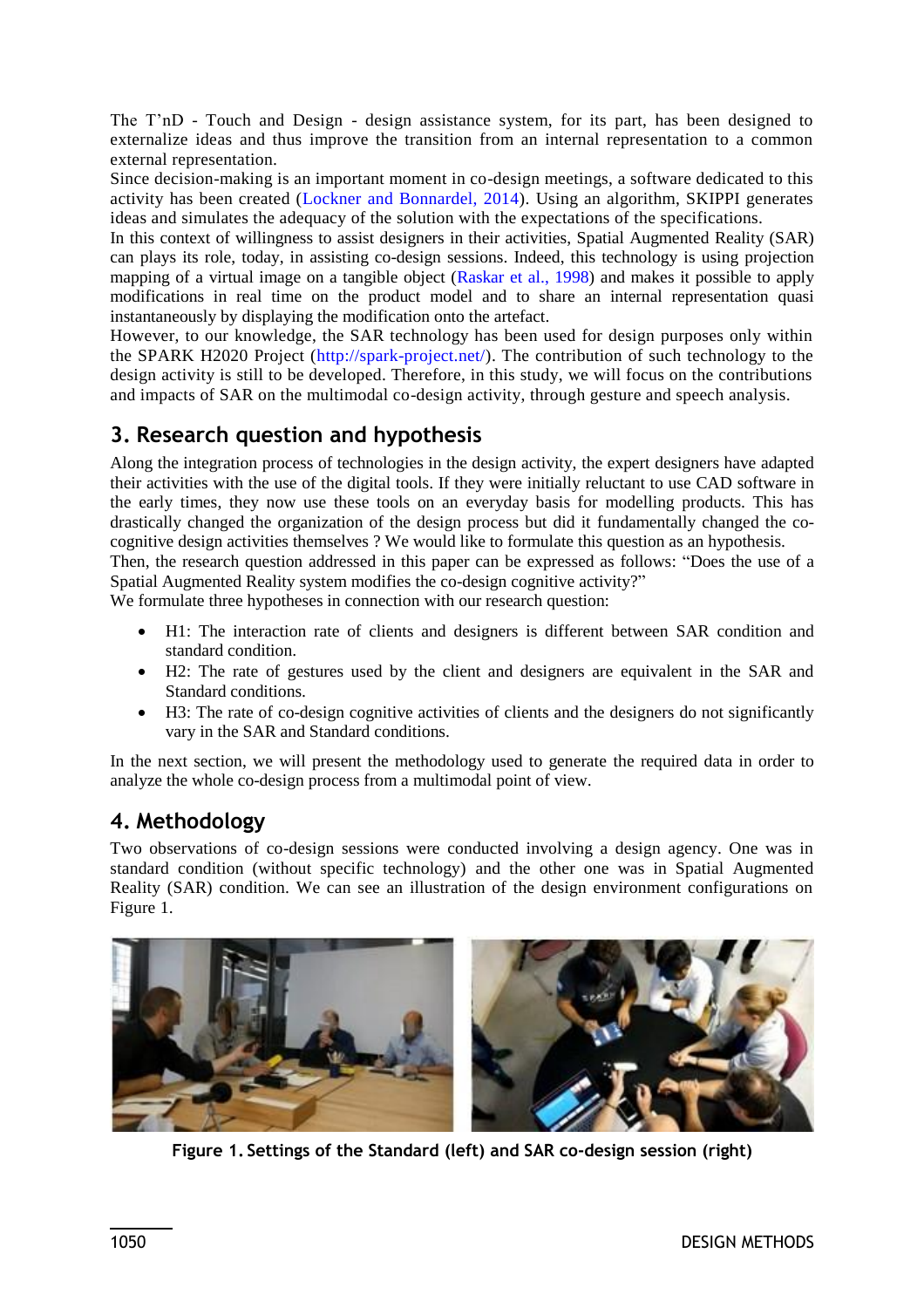#### **4.1. Observation framework**

The aim of these two conditions was to collect the characteristics of a SAR session compared to the normal or standard practice of our partner in order to compare the performance of the system with regard to the Standard situation. Therefore, we have created the conditions of the co-design session that are currently carried out at our partners' premises. In these two co-design sessions, two designers worked with their clients in a co-located place where the designers started their meetings by a presentation of design proposals to the clients. Then, the designers collect the client's feedbacks before continuing on a joint discussion on the possible improvements and finishes of the ongoing product. As we are in real industrial environment, the two products are different but we chose two sessions where the products are quite similar in terms of complexity and functionality. In order to be as unobtrusive as possible we use cameras and lapel microphones to save all the necessary data. Each session was completed in 45-90 minutes. Once the codesign sessions are run, we proceeded to a transcription, translation and multimodal analysis based on the co-design cognitive activity model on one hand and the gestures models on the other hand.

#### **4.2. The co-design cognitive activity**

The co-design cognitive activity metrics were collected thanks to the development of a method inspired by the seminal work of the COMET project presented in section 2 and able to analyse the real-life task-oriented dialogues.

The first phase consists of extracting each individual utterance (turns) every time the locutor changed. While speaking, it's possible that a same actor interact with several things in the scene making gestures through the artefact (tangible, digital, mixed, iconic gestures, metaphoric gestures) or just in the air (gesticulation). Therefore, the utterances are also split every time the object of the interaction change. This turns are as well developed for the analysis of verbal protocol as for gestures. An example of a turns taking split is displayed below:

|                   | $00:53:20$ Designer | three LEDs and this other one,                                                           |
|-------------------|---------------------|------------------------------------------------------------------------------------------|
|                   | $00:53:21$ Designer | which confirms that it is ON?                                                            |
| 00:53:22          |                     |                                                                                          |
| $00:53:23$ Client |                     | When the light is                                                                        |
| 00:53:26          |                     |                                                                                          |
|                   | $00:53:27$ Designer | blinking (simulate the blinking)                                                         |
| $00:53:28$ Client |                     | blinking/flashing, it means it is activated. The blinking itself does not mean anything. |
| $00:53:29$ Client |                     | It is not six codes, it is three codes;                                                  |

|  | Table 2. Excerpt of a unit |  |  |  |
|--|----------------------------|--|--|--|
|--|----------------------------|--|--|--|

Then, these speech turns are coded according to the type of the unit (if it is an assertion or a request); the cognitive activity corresponding; and the argument which sustain the cognitive activity.

Thus, each turn is coded as TYPE [ACT/ARG] whose the cognitive activity details are listed in the following table:

| Table 3. Co-design cognitive activity coding scheme |  |
|-----------------------------------------------------|--|
| COGNITIVE ACTIVITY                                  |  |

| <b>COGNITIVE ACTIVITY</b>   |
|-----------------------------|
| Generate [GEN]              |
| Inform [INFO]               |
| Justify [JUST]              |
| Interpret [INT]             |
| Evaluate [EVAL]             |
| Combine [COM]               |
| Simulate [SIM]              |
| Acceptance [ACC]            |
| Rejection [REJ]             |
| <b>Understanding [COMP]</b> |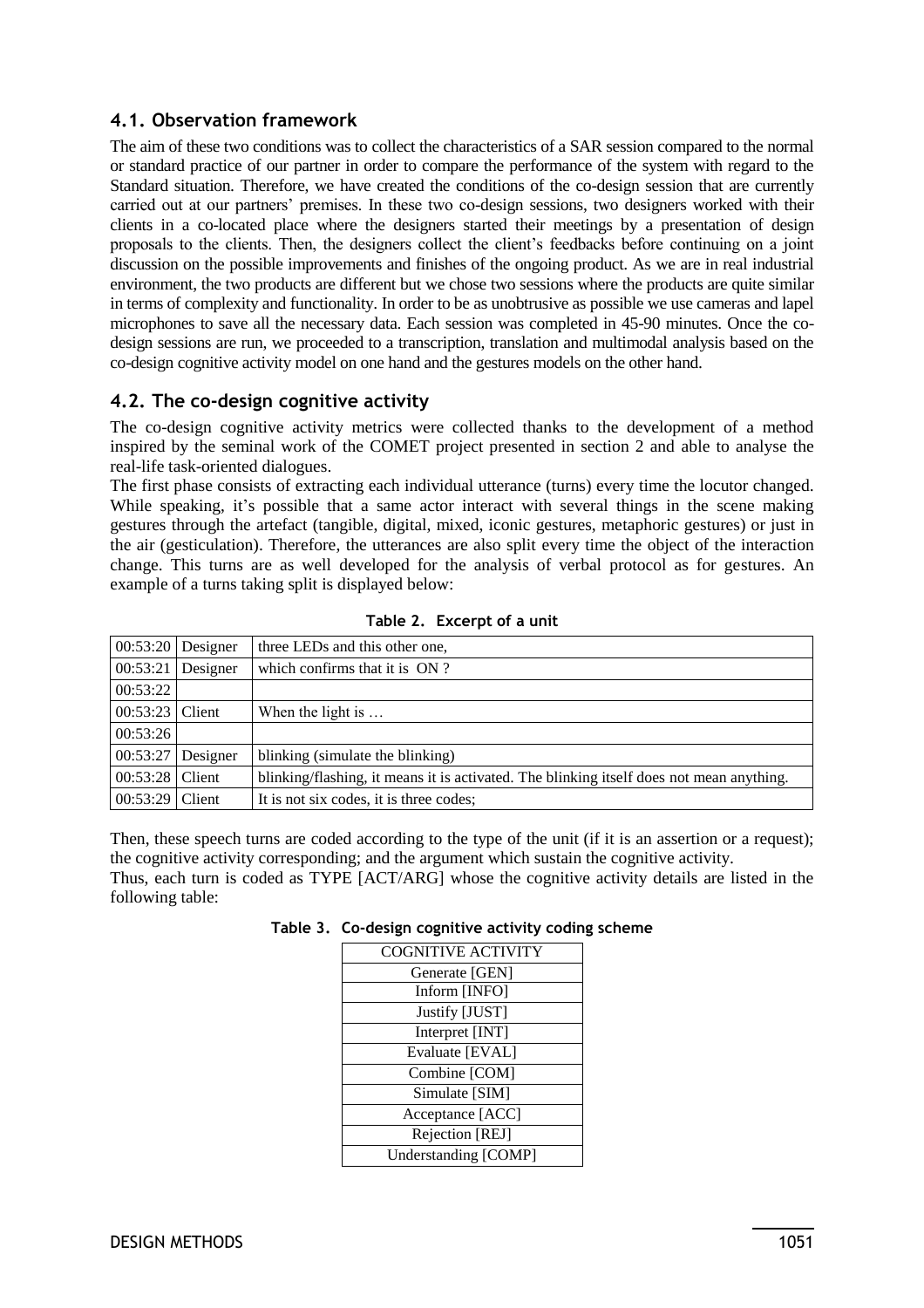The cognitive activity coding scheme established, we proceeded to the validation of this method with a Cohen's Kappa test and Perreault and Leigh inter-coder reliability test. The results of these tests show a substantial agreement (more than 61% of agreement) between the two different coders in each excerpts (Table 4).

| Session     | Coder 1 | Coder 2 | Perreault et Leigh<br>$(1989)$ Ir | Cohen's Kappa |  |  |  |  |  |
|-------------|---------|---------|-----------------------------------|---------------|--|--|--|--|--|
| Standard A. | МP      | LВ      | 0.8266                            | 0.6546        |  |  |  |  |  |
| Standard B. | MP      | МT      | 0.9493                            | 0.7517        |  |  |  |  |  |
| <b>SAR</b>  | МP      | EM      | 0,9118                            | 0.7220        |  |  |  |  |  |

**Table 4. Cognitive activity's inter-coder tests**

### **4.3. The gestures interactions**

Based on the segmentation of individual utterances, we coded each speech turn thanks to the coding scheme of gestures realized and validated previously. In this study, as we focus on the contents of the interactions and their aim, we are mainly interested in gestures referred to the object. Therefore, the gestures' coding scheme proposed is focusing on gestures made through the artefact but we also take into consideration the gestures in the air. Such a classification is described into seven categories:

- Tangible: Pointing or manipulation towards a model, a prototype, a product or a part of a material product, a sketch, an image, a book, etc. having tangible physical properties in the design environment of designers and clients.
- Digital: Pointing or manipulation of digital equipment such as a television screen, a tablet, a computer, phone and all artefacts displayed on a screen or projected on the wall.
- Mixed: Pointing or manipulation of the physical prototype on which an image is projected. Interaction with a mixed artefact can also be the manipulation of the tablet platform causing changes to the physical prototype.
- Iconic: Such gestures represent images of concrete entities and/or actions. For example, simulating the grasp and bend back something while saying "and he bends it way back." The gesture, as a referential symbol, operates via its formal and structural resemblance to an event or objects.
- Metaphoric: In a metaphoric gesture, an abstract meaning is presented as if it had form and/or occupied space. For example, a speaker appears to be holding an object, as if presenting it, yet the meaning is not presenting an object but an idea or memory of this object.
- Gesticulation: As movements in the air, gesticulations are flicks of the hands up and down or back and forth. This rhythmicity is related to the speech and seems to have a discourse functionality, signalling the temporal locus of something the speaker feels to be important to share.
- None: In this case, no gesture is associated to the speech.

An inter-coder reliability test was also realized in order to validate this gestures coding scheme. The results of the Cohen's Kappa are synthesized in the Table 5 hereafter.

|          | Standard                     |    | <b>SAR</b>    |             |  |  |  |
|----------|------------------------------|----|---------------|-------------|--|--|--|
|          | Cohen's Kappa<br>% agreement |    | Cohen's Kappa | % agreement |  |  |  |
| Actor    | 0.55                         | 73 | 0.71          | 84          |  |  |  |
| Artefact | 0.62                         | 74 | 0.59          |             |  |  |  |

**Table 5. Gestures' inter-coder reliability test**

Once the two coding schemes were created and validated, the aim was to use these results to analyse and evaluate the impact of a SAR platform on the co-design process and to validate our hypothesis.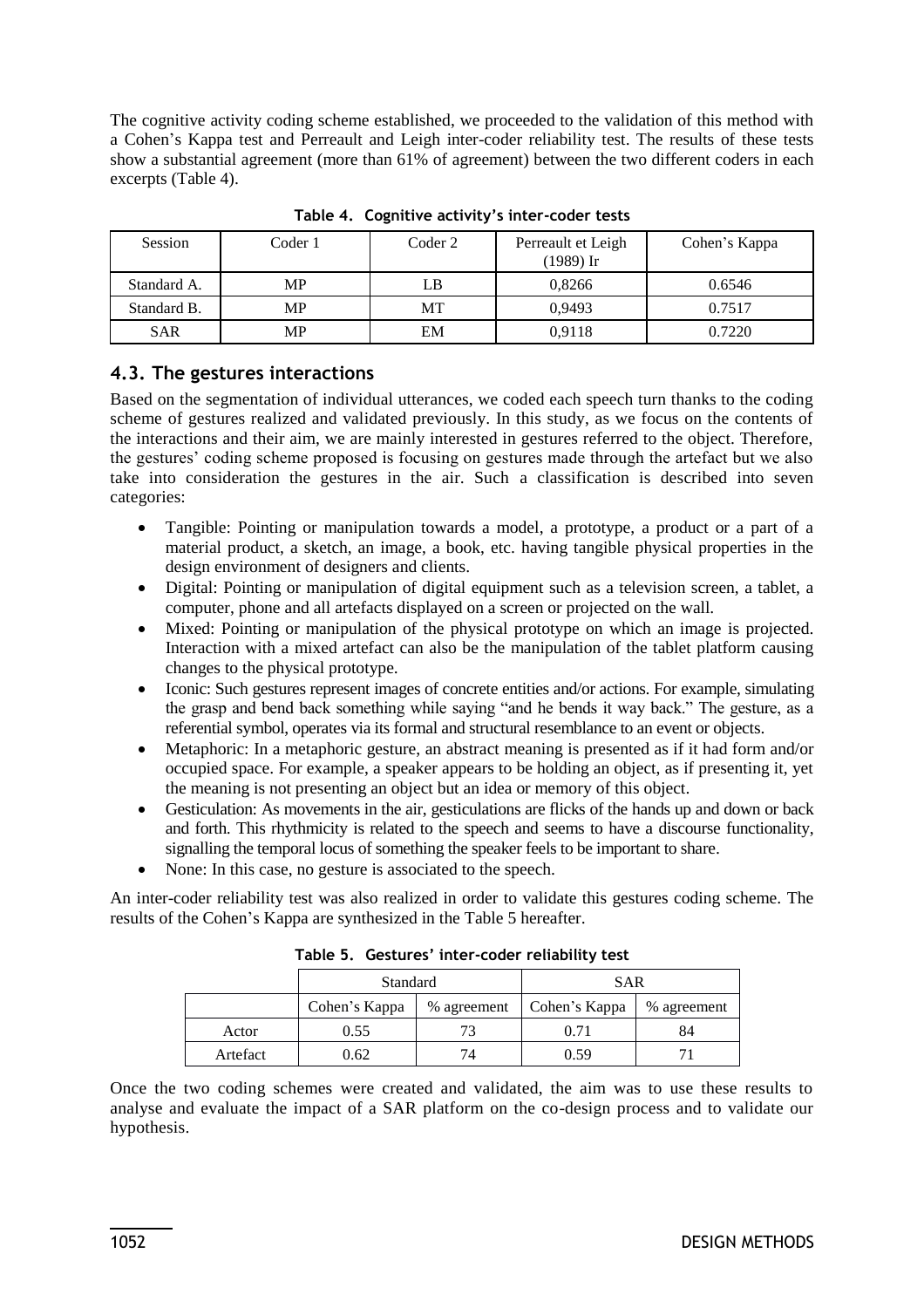## **5. Multimodal analysis and results**

The following section provides an overview of the results obtained for the three different hypothesis.

#### **5.1. The interaction rate of participants**

Based on the observation of these two co-design situations, we noticed that there is a difference of the interaction rate of clients and designers between the Standard and the SAR session. In the Standard co-design session, the clients interact in 57.4% of the session time against 75% in the SAR condition which tends to support the idea of a better performance of SAR for client's participation. Moreover, among the gestures used, we find an equivalence (see Figures 2 and 3) between SAR and Standard conditions for clients or designers except for pointing and / or manipulating of the artefact (tangible, digital, mixed). Indeed, the artefacts being either tangible (Standard condition) or mixed (SAR condition), it seems consistent to find gestures centered on these artefacts according to the condition. SAR technology does not seem to simulate more interaction with the mixed artefact.



**Figure 2. Interaction rate between Clients and Designers in the Standard condition**



**Figure 3. Interaction rate between Clients and Designers in the SAR condition**

On the other hand, among the cognitive design activities, we do not notice any difference in cognitive process between a Standard condition and a SAR condition whether for clients or designers except for the case of the provision of information [INFO] for the designers (9.75 % of interaction in Standard against 20.1% in the SAR condition). The designers would be more inclined to provide more information about the product in the Standard condition than in the SAR condition. This need to be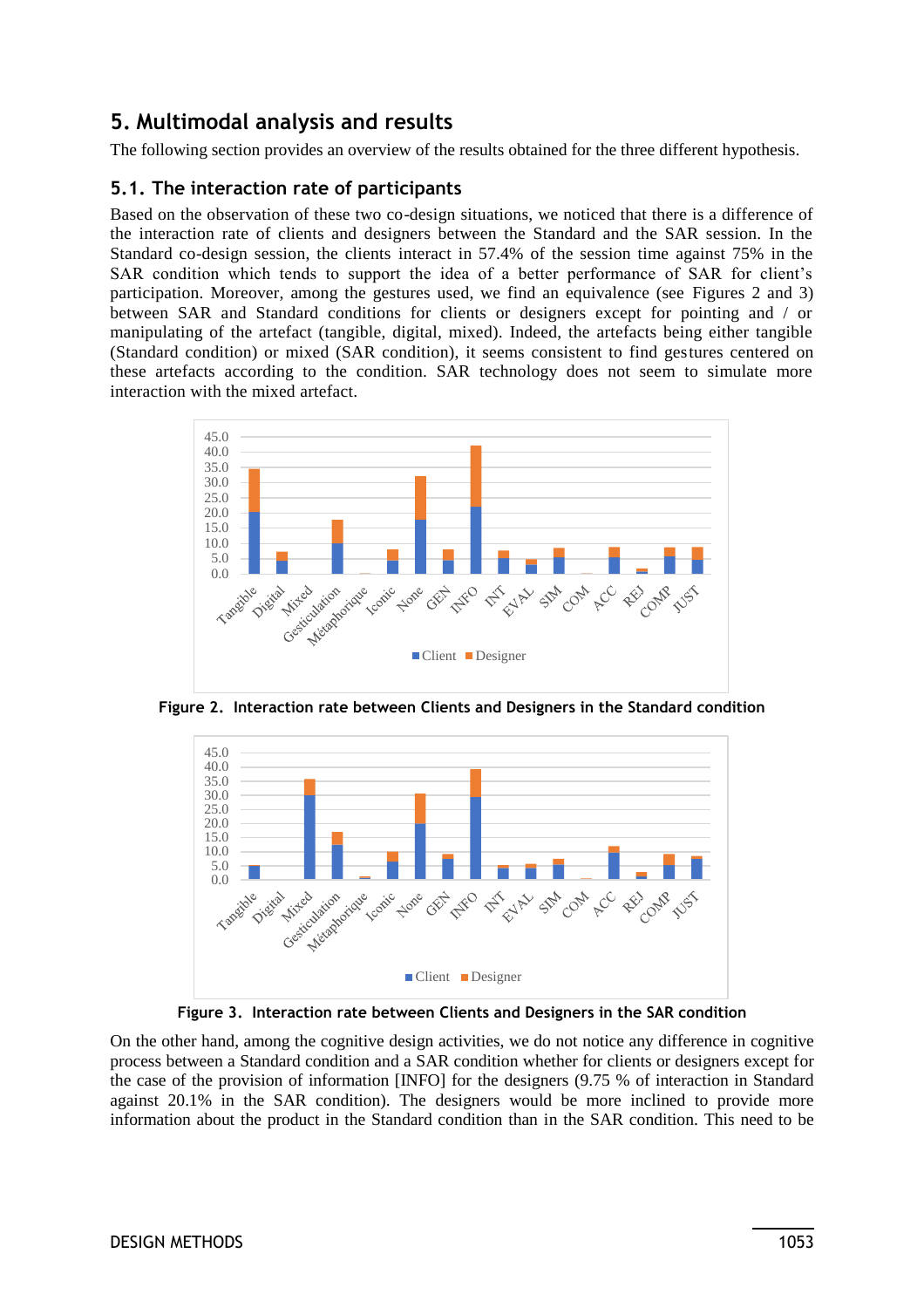confirmed however by other tests as this effect might be caused by a bias in the observation setting (type of participant, design task, etc.).

It seems that clients interact a little bit more with mixed and tangible objects in SAR session (Nb C Tangible 5%, Nb C Mixed 30%) than in Standard condition (Nb C Tangible 20%, Nb C Digital 4.5%) (Figures 2 and 3). Again, this tend to support H1.

We could interpreted these results as a first demonstration of the importance of having a tangible prototype able to be modified in real time externalizing the internal representation of finishing expectations.

#### **5.2. The gestures' analysis**

Concerning the gestures' analysis according to our two co-design conditions, we have some differences of type of artefact-centred gestures (pointing and/or manipulating of a tangible, digital or mixed artefact) due to the tool available in these sessions. Indeed, the standard condition involves the tangible-basedgestures because the design conditions induce it. In the same way, the SAR condition promoted the use of the mixed artefact as the main external representation of the product, hence mixed gestures predominated. However, the rate of gesticulations, metaphoric gestures, iconic gestures and "None" gestures are quite similar between the Standard and the SAR condition, which tends to support H2.

To resume, the artefact-centered gestures are induced by the external representation available: the "tangible" in a Standard condition and the "mixed" in a SAR condition. Otherwise, we cannot say that the SAR platform has a particular impact on the iconic gestures, metaphoric gestures, gesticulations and "None" gestures made during a co-design session (Table 6).

|          | Tangible | Digital | Mixed  | Gesticulation             | Metaphoric | lcomic | None   |
|----------|----------|---------|--------|---------------------------|------------|--------|--------|
| Standard | 34.60%   | 7.30%   | 0%     | $2.80\%$<br>$\mathcal{L}$ | 0.20%      | 8%     | 32.10% |
| SAR      | 5.30%    | 0%      | 35.90% | 17%                       | .30%       | 10%    | 30.60% |

**Table 6. Rate of gestures used between the Standard and the SAR condition**

Whatever the representation used, designers and clients would need gestures to assist the design process.

#### **5.3. The co-design cognitive analysis**

The rates of the different co-design cognitive activities were listed in the same way as gestures (Table 7). On these results, we observe that the rate of each of the cognitive activities used in the standard condition is equivalent to the SAR condition. For example, we notice that 8.10% of the standard session is focused on generating an idea [GEN]. This same idea generation activity is occurring in 9.25% of the SAR session which is quite similar. The most important differences that we can highlight are for the interpretation activities of a concept [INT] and acceptance of an idea [ACC]. However, as these results do not show a notable difference, it is difficult to conclude that the condition of using a SAR tool transform the co-design cognitive activity. This support H3 and tends to confirm that the SAR environment does not impair the cognitive activity of the stakeholders neither it transforms it drastically.

| Table 7. Rate of cognitive activities used between the Standard and the SAR condition |  |
|---------------------------------------------------------------------------------------|--|
|---------------------------------------------------------------------------------------|--|

|          | GEN   | INFO   | <b>INT</b> | <b>EVAL</b> | SIM   | COM   | ACC    | RE.   | <b>COMP</b> | <b>JUST</b> |
|----------|-------|--------|------------|-------------|-------|-------|--------|-------|-------------|-------------|
| Standard | 8.10% | 42.20% | 8.80%      | 5%          | 8.50% | 0.20% | 8.90%  | 90%   | 8.70%       | 8.90%       |
| SAR      | 9.25% | 39.75% | 5.25%      | 5.75%       | 7.50% | 0.50% | 12.00% | 2.75% | 9.25%       | 8.50%       |

## **6. Conclusion**

By introducing the Spatial Augmented Reality technology (SAR) as a tool for co-designing a product, we wondered whether the use of Spatial Augmented Reality had an impact on the design activity of the designers on the one hand and of the clients on the other hand.

First, we were interested in the rate of clients and designers' interactions. Compared to our two codesign sessions, we would tend to say that SAR would increase the customer interaction rate during a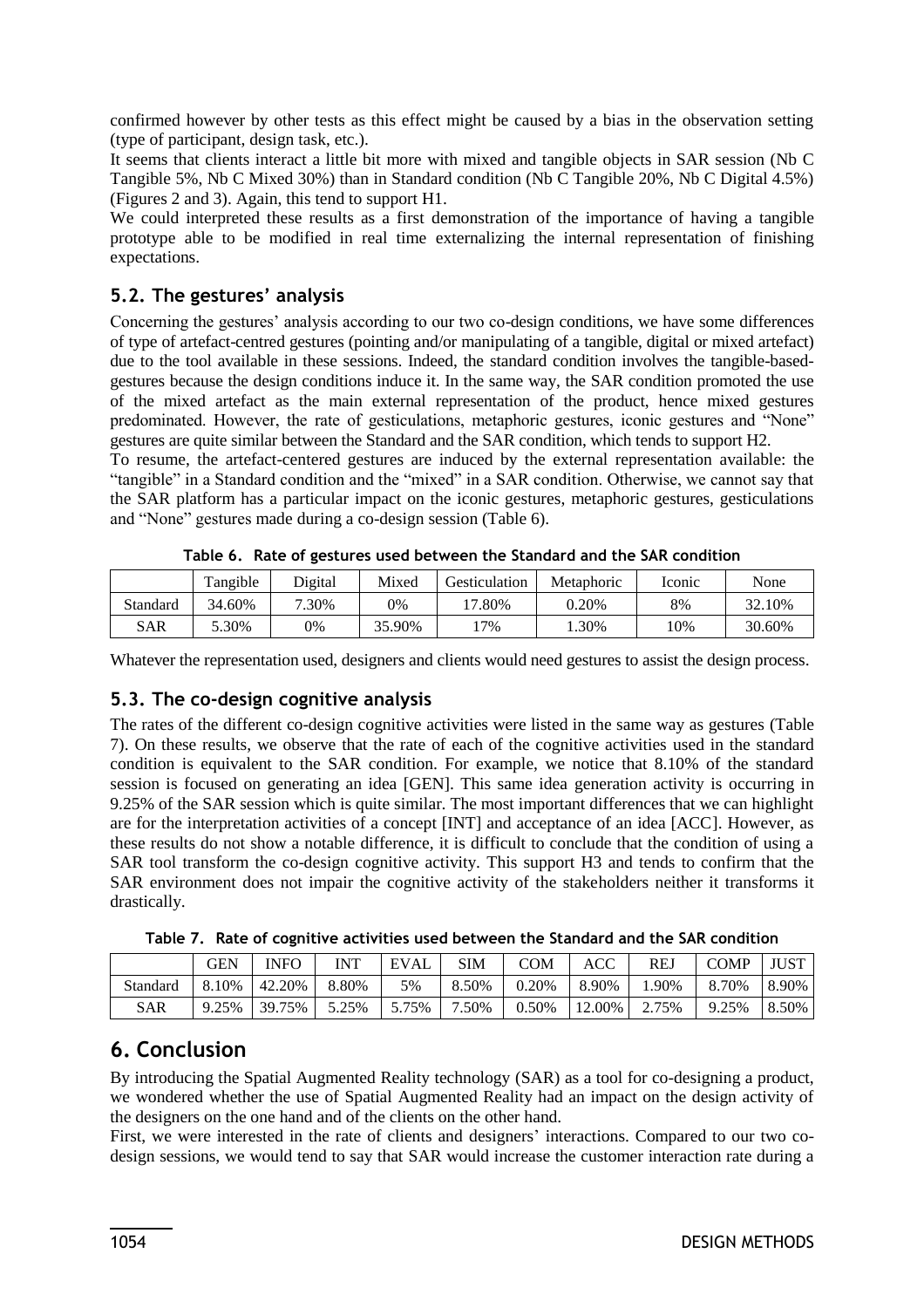product design session. We cannot strongly validate our initial hypothesis although the trend is in that direction. Obviously, this is a preliminary result that requires replication to highlight a significant effect of the SAR technology which is not caused by a bias of the design session, actors or products in themselves.

Concerning our second hypothesis on the use of gestures, we can more strongly support this one, which is that each category of gestures is used in equivalent proportions between the Standard and the SAR condition except for pointing gestures and / or manipulation of the artefact. As we saw in section 4, the predominance of the artefacts depends on the conditions, but the amount remains comparable. This would support the idea that gestures are not dependent of the kind of external representations involved in the co-design sessions.

As for cognitive activities, on the other hand, we show relatively similar proportions of use between Standard and SAR conditions with maximum of differences of 3% in the information provision activity [INFO], interpretation of a concept [INT] and acceptance of an idea [ACC]. However, these differences in the rate of a cognitive activity are quite small and do not show any particular tendency to be predominantly used in one condition or another. Always with caution for the sake of replicability of results, we can say that there is no significant difference in the rate of cognitive activities between our two conditions of co-design, which supports H3.

In summary, we can conclude that our study does not show any influence of the use of a Spatial Augmented Reality tool in the use of gestures and in the mobilization of cognitive design activities but it could facilitate the commitment of clients through more interactions. This tend to support that the designers' and clients' previous knowledge are strongly internalized in the procedural memory and the tool used would not affect the cognitive process but could facilitate the disinhibition of clients.

We would like to be able to do this same type of analysis on a larger number of co-design sessions in order to bring robustness to our preliminary results.

#### **Acknowledgement**

This paper reported the work from two co-design sessions realized with the Stimulo company. The data we used have been collected during the SPARK project, which received funding from the European Union's Horizon 2020 research and innovation program under grand agreement No. 688417. We really would like to thanks them for the availability of the designers and the richness of the work done which allowed us to be closer to the applied field. We also would like to thank all those who, in one way or another, contributed to the development of the coding scheme and the collection of data.

#### **References**

- <span id="page-9-5"></span>Bekker, M.M., Olson, J.S. and Olson, G.M. (1995), "Analysis of gestures in face-to-face design teams provides guidance for how to use groupware in design", In *DIS '95 Proceedings of the 1st conference on Designing interactive systems: processes, practices, methods, & techniques*, ACM, New York, US, pp. 157-166.
- <span id="page-9-8"></span>Bouchard, C. et al. (2008), "TRENDS: A content-based information retrieval system for designers", *Proceedins of the 3rd International Conference on Design Computing and Cognition*, Atlanta, USA.
- <span id="page-9-1"></span>Cross, N. (1986), "Understanding design: the lessons of design methodology", *Design Methods and Theories*, Vol. 20 No. 2, pp. 409-438.
- <span id="page-9-4"></span>Darses, F. et al. (2001), "COMET: A method for analysing collective design processes", *Rapport de recherché n° 4258*, INRIA, Rocquencourt, France. Also accessible at <http://hal.inria.fr/inria-00072330/en/>
- <span id="page-9-7"></span>Détienne, F., Visser, W. and Tabary, R. (2006), "Articulation des dimensions graphico-gestuelle et verbale dans l'analyse de la conception collaborative", *Psychologie de l'interaction, L'Harmattan*, 2006, Langage et cognition : Contraintes pragmatiques, pp. 283-307.
- <span id="page-9-0"></span>Eastman, C.M. (1969), "Cognitive processes and ill-defined problems: a case study from design", *In Proceedings of IJCAI 69*, pp. 669-690.
- <span id="page-9-2"></span>Ericsson, K.E. and Simon, H.A. (1980), "Verbal reports as data", *Psychological Review*, Vol. 873, pp. 215-251.
- <span id="page-9-6"></span>Eris, O., Martelaro, N. and Badke-Schaub, P. (2014), *A comparative analysis of multimodal communication during Design Sketching in co-located and distributed environments*, Design Studies, In Press, pp. 1-34. <https://doi.org/10.1016/j.destud.2014.04.002>
- <span id="page-9-3"></span>Gero, J.S. and Maher, M.L. (1997), *A framework for research in design computing*, in Martens B., Linzer H. and Voigt A. eds, ECCADE'97.